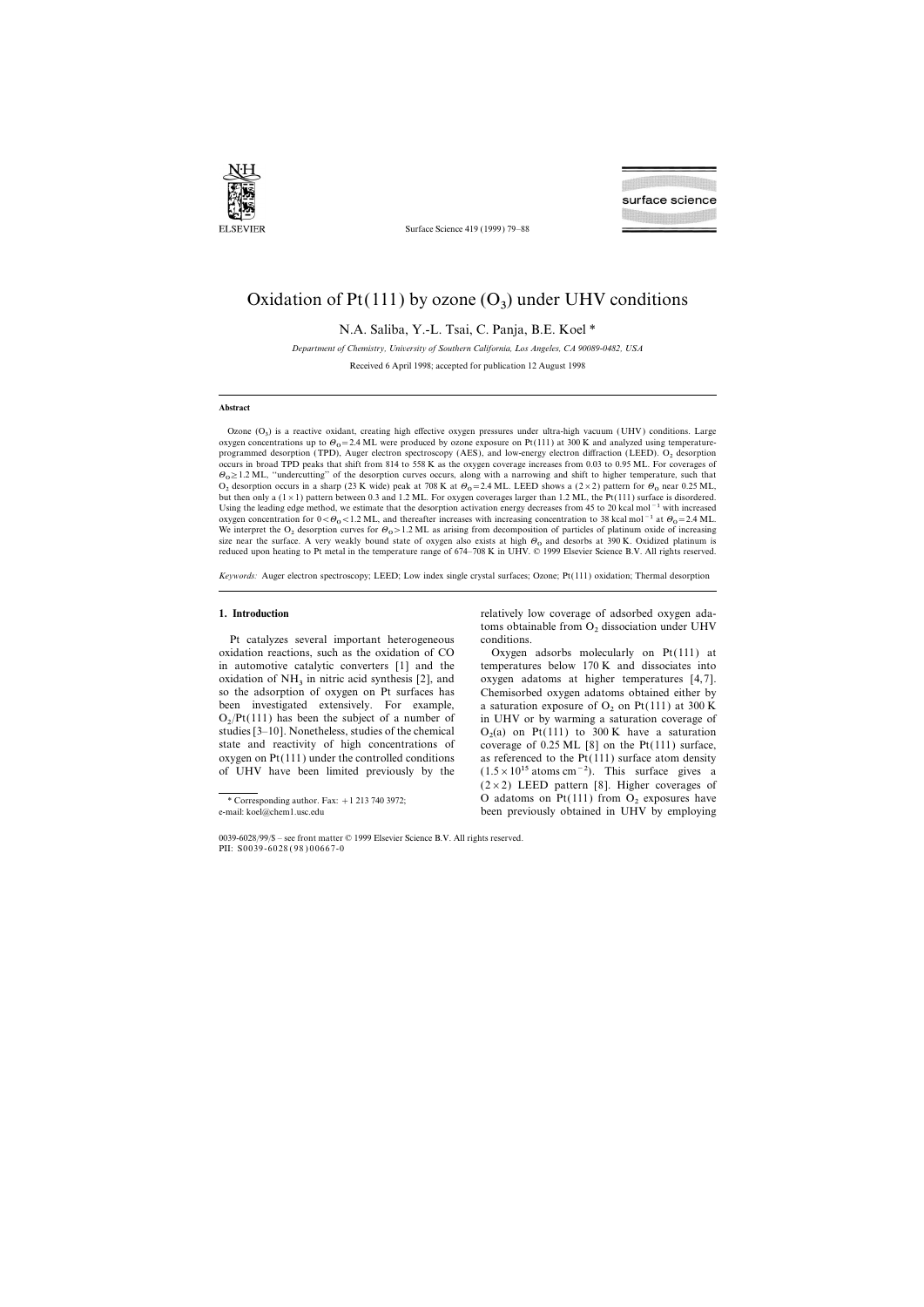extraordinary methods. Gland [3] produced (QMS) for TPD, a double-pass cylindrical mirror  $\Theta$ <sub>0</sub>=0.53 ML with extended temperature cycling, Steininger et al. [7] showed saturation oxygen for LEED. coverages enhanced by a factor of two by using The  $Pt(111)$  (Atomergic, 5 N purity, 1 cm diamage of  $\Theta_0$  = 0.75 ML by the reaction of NO<sub>2</sub> with Pt(111) at 400 K, and Niehus et al. [9] reported  $3 \times 10^{-7}$  Torr of O<sub>2</sub>.<br>Anodic oxide films have long been prepared by

Anodic oxide films have long been prepared by<br>
electrochemical oxidation of platinum in aqueous<br>
Solution [13]. This oxidation is generally believed<br>
to occur by a two-step mechanism involving the<br>
solution [13]. This oxi

In this paper, we report using ozone,  $O_3$ , to<br>generate high oxygen concentrations on Pt(111)<br>and to form platinum oxide under UHV condi-<br>tions. Ozone is a more reactive oxidant than<br>NO and has a very weak O.O bond with<br>  $TO<sub>2</sub>$  and has a very weak O–O bond with the CMS in the crystal in line-of-sight of  $D(O<sub>2</sub>-O) = 25.5$  kcal mol<sup>-1</sup> [23]. This extends our the QMS ionizer. A stainless-steel shield with an *previous work* on  $O_2$  (A previous work on  $O_3/Au(111)$  [24]. The results of ozone exposures on Pt(100) [25], Sn/Pt(111) [26] Figure 2.5 ozone exposures on Pt(100) [25], Sn/Pt(111) [26] ionizer region of the QMS. The crystal was placed<br>and Sn/Pt(100) surface alloys [27] will be reported<br>exported at a distance of 1 mm in front of the aperture for

level UHV chamber [28], with a base pressure of end of the ionizer grid (with a bias of  $-55$  V) and  $2 \times 10^{-10}$  Torr, pumped by a 220 l s<sup>-1</sup> ion pump, the other across the shield aperture (at ground a  $1701 s^{-1}$  turbo molecular pump and a titanium potential). sublimation pump. The chamber was equipped AES measurements were taken at an incident with a UTI 100C quadrupole mass spectrometer beam energy of 3 keV using a beam current of

analyzer (CMA) for AES and four-grid optics

electron bombardment of molecular oxygen, Koel eter) single crystal was cleaned using  $Ar^+$  ion and coworkers [11,12] formed a maximum cover-<br>sputtering and  $O_2$  treatment at 800–1000 K followed by annealing in a vacuum at 1200 K. The Pt(111) at 400 K, and Niehus et al. [9] reported crystal was heated resistively via a pair of Ta wires an oxygen coverage near unity on Pt(111) after in close contact with a liquid nitrogen reservoir. in close contact with a liquid nitrogen reservoir. continuous exposures of the crystal at 540 K to Sample temperatures of  $90-1200$  K were routinely . achieved as measured by a chromel–alumel ther-

background contributions to the TPD curves. In order to stop the electron emission from the QMS **2. Experimental** ionizer impinging on the substrate during TPD measurements, two pieces of highly transparent These experiments were performed in a two- stainless steel screens were used–one across the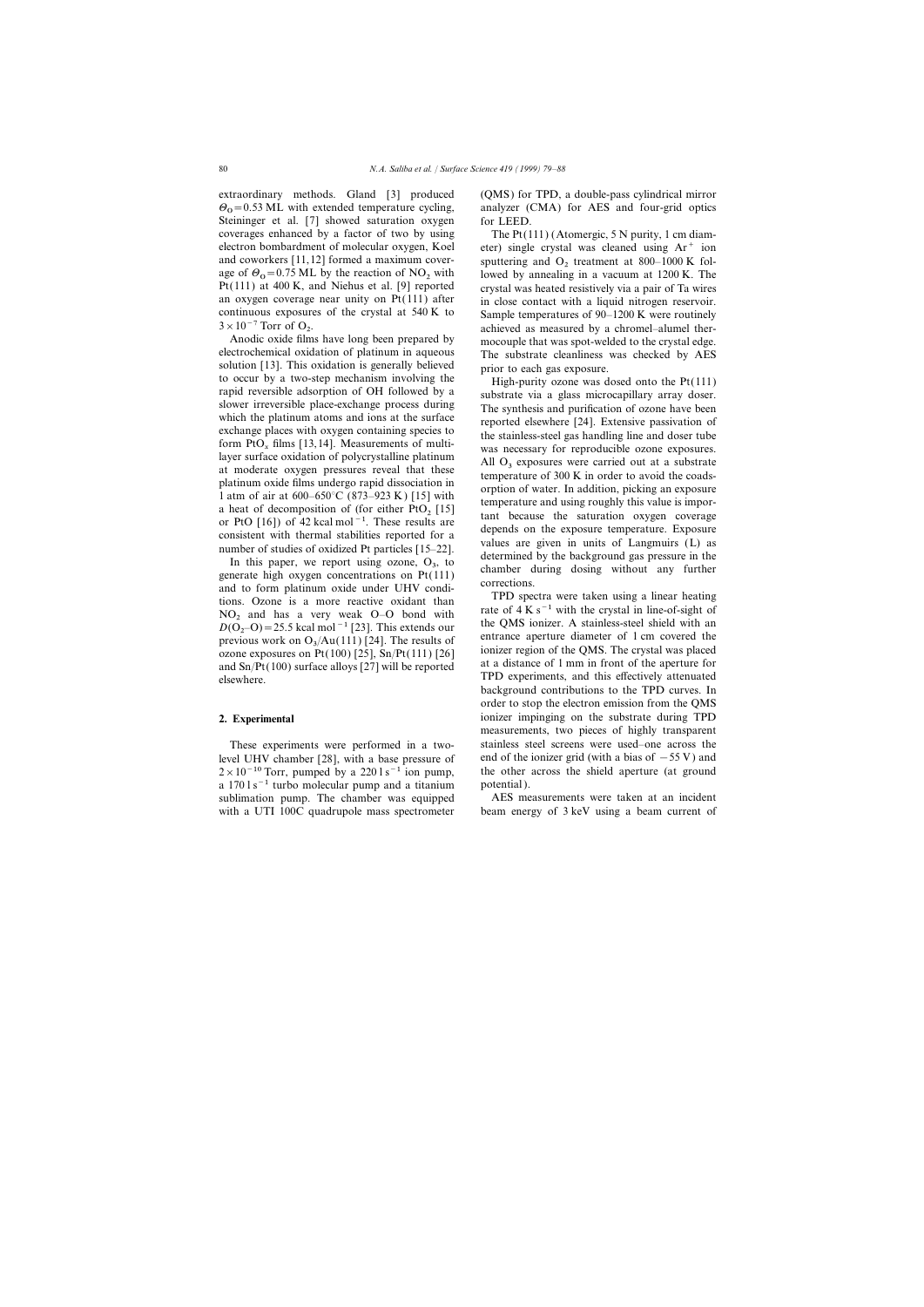$10 \mu A$ . No change in the O/Pt ratio was detected during the time frame of the AES measurements.

## **3. Results**

 $O<sub>2</sub>$  (32 amu) TPD spectra following various exposures of ozone on Pt(111) at 300 K are shown in Figs. 1 and 2. Fig. 1 shows results after relatively low  $O_3$  exposures, 0.1–1 L, which produced surface oxygen coverages of 0.03–0.95 ML. The determination of the oxygen coverage was made by comparison of the  $O<sub>2</sub>$  TPD peak areas in Figs. 1 and 2 to that from a saturation coverage of  $O_2$  exposed on Pt(111) at 100 K and heated to room temperature to give  $\theta_0 = 0.25$  ML [3]. At a small coverage of  $\Theta_0$ =0.03 ML, Fig. 1 shows that  $\Theta_2$  desorbed<br>in a real at 214 K. This reals shifted to lower in a peak at 814 K. This peak shifted to lower



the  $O_2$  TPD area following saturation exposures of  $O_2$  to be  $\theta_0 = 0.25$  ML [3].



Fig. 2.  $O_2$  TPD curves following  $O_3$  exposures of 1 to 20 L on Pt(111) at 300 K.

temperatures as the oxygen coverage increased, and occurred at 742 K for  $\Theta_0 = 0.19$  ML. With increased oxygen coverage, an additional desorption peak appeared and  $O<sub>2</sub>$  desorbed at lower temperatures between 678 and 663 K. At  $\Theta_0 \ge 0.54$  ML, an additional structure occurred at  $\Theta_0$ temperatures of 634 and 558 K. For  $\theta_{\rm o} = 0.73$ <br>M<sub>1</sub> the O decention profile was similar to ML, the  $O_2$  desorption profile was similar to those seen previously following  $NO<sub>2</sub>$  exposures on Pt(111) at 400 K with  $\Theta_0 = 0.75$  ML [12].

The TPD spectra of  $O_2$  desorption for  $\Theta_{\text{O}} = 0.95 - 2.4 \text{ ML}$  are shown in Fig. 2. With increasing amounts of oxygen greater than  $\Theta_{\text{O}} = 0.95 \text{ ML}$ , the peak at 634 K increased in intensity, sharpened, and shifted to a higher temperature. A very sharp peak (23 K wide) at 708 K was finally observed at  $\Theta_0$  = 2.4 ML. Also, oxygen Fig. 1. O<sub>2</sub> TPD curves after O<sub>3</sub> exposures of 0.1–1 L on Pt(111) at 300 K. The coverages denoted as  $\theta_0$  were calibrated by using evolution was observed at very low temperatures the O<sub>2</sub>. TPD area following saturation leading edges (low-temperature parts) of the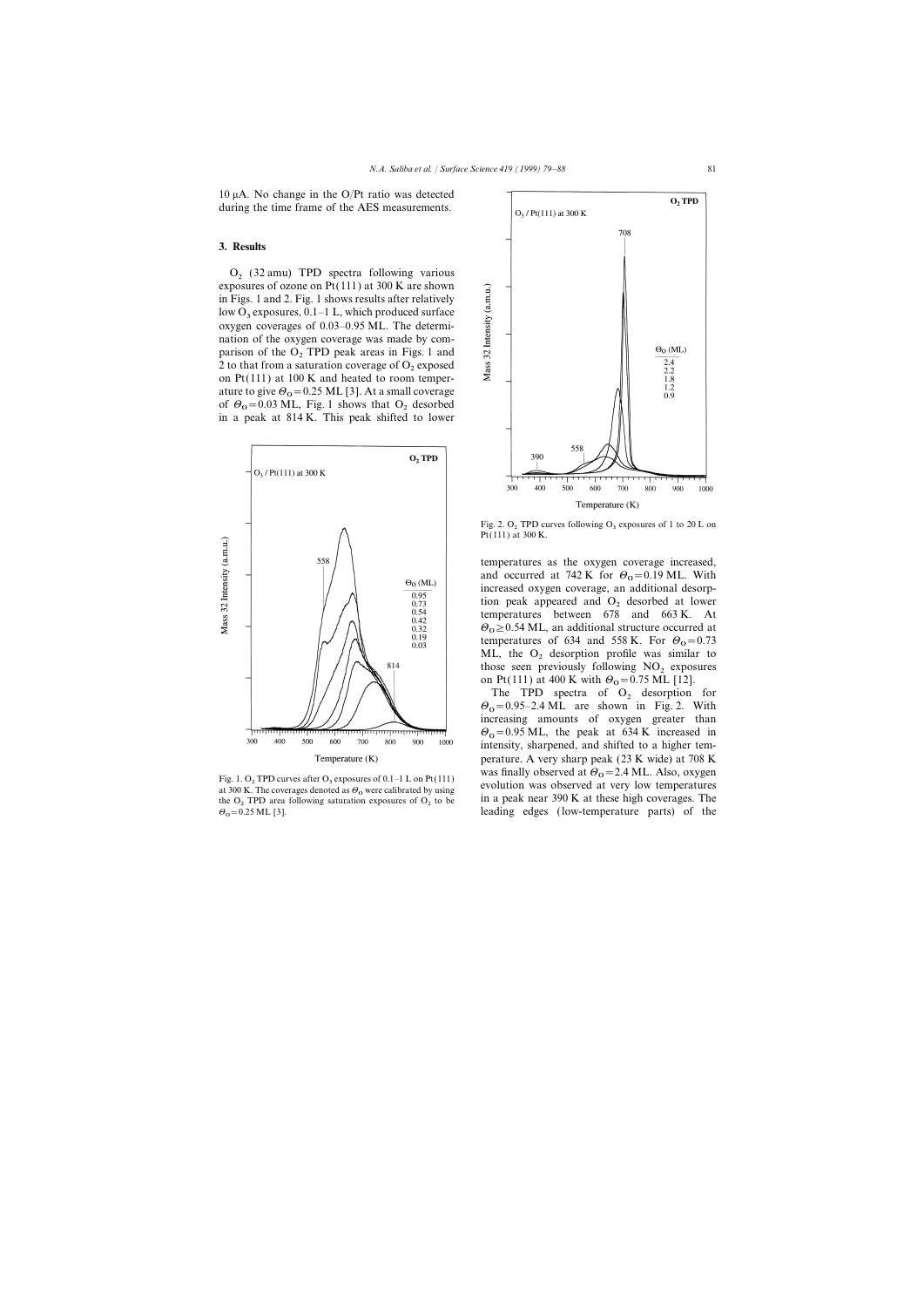desorption curves for  $\theta_0 > 0.95$  ML crossed<br>through, "undercutting" those of the lower coverfrom surface tension effects for finite-sized islands  $(PtO<sub>x</sub>$  in our case, vide supra).

The  $O_2$  desorption activation energy,  $E_d$ , is an important parameter to elucidate, for example it values of  $E_d$ , we used the method from Ref. [31], ing at  $\Theta_0$ <br>which is derived from the Belanci Wigner agus which is derived from the Polanyi–Wigner equa- In summary,  $E_d$  initially decreases as the coverreaction order, *n*. In the region of the onset of desorption (at low temperatures), this method  $E_d$  occurs because  $E_d$  increases for oxygen concen-<br>gives the same results as the leading edge method trations exceeding about one monolayer. We pro-[32,33]. The slope of a plot of ln( $-d\theta/dt$ )−*n* ln $\theta$  pose that this minimum in  $E_d$  corresponds to a versus  $1/T$  gives a value for  $E_d$ , and for some phase change of chemisorbed oxygen adatoms as cases, this plot can also be used to determine *n*. nucleation of platinum oxide occurs. The increase versus  $1/T$  gives a value for  $E_d$ , and for some For example, several of these curves are shown in  $E_d$  at larger concentrations arises from either Fig. 3. Plots for  $\Theta_0 < 0.32$  ML are most consistent with  $n=2$ . The desorption activation energy deter-<br>mined from the slopes of these lines varies from Oxygen uptake curves formed. 45 to 32 kcal mol<sup>-1</sup> for  $\Theta_0$ =0.03–0.32 ML. For on Pt(111) at 300 K are shown in Fig. 4. These  $0.32 \le \theta \le 0.05$  ML, the rate approaches a map. were constructed by using the subsequent O. TPD  $0.32 < \Theta_0 < 0.95$  ML, the rate approaches a more linear dependence on  $\Theta_0$ , i.e.  $n < 2$ , and two linear peak areas. Both gases were dosed under identical peak areas of the same mission is a special or expected at temperatures below  $T_{\text{eq}}$  conditions, wing the same regions are observed at temperatures below  $T_p$ .<br>Using the leading edges of the desorption traces, because this region is least affected by coverage for doser enhancement or ion gauge sensitivity. and temperature-dependent effects, the slopes Also, the purity of the dosed  $O_3$  actually incident at a low temperature yield values of  $E_d$  that on the surface was not ascertained. Exposures decrease from 32 kcal mol<sup>−1</sup> at  $\Theta_0$ =0.32 ML to equal to or greater than 6 L O<sub>2</sub> on Pt(111) saturate  $26$  keel mol<sup>−1</sup> at  $\Theta_0$  =0.95 ML (Fig. 20). Our the outforce with outcome address with we define 26 kcal mol<sup>-1</sup> at  $\Theta_0$ =0.95 ML (Fig. 3c). Our values of  $E_d$  for  $\Theta_o < 0.75$  ML show the same to be a coverage of  $\Theta_o = 0.25$  ML [3,9]. Oxygen trand with express and the values agree within the value from exame attention of 2.4 ML and trend with coverage, and the values agree within uptake from ozone saturates at  $\theta_0 = 2.4$  M<br>  $\pm$  5 kcal mol<sup>-1</sup> from those reported in Ref. [12]. could be produced by an exposure of 20 L.  $±$  5 kcal mol<sup>-1</sup> from those reported in Ref. [12].

For  $\theta_0 > 0.95$  ML, plots such as those shown in The initial sticking coefficient  $(S_0$ dent, and the concept of a reaction order is lost

2.4 ML, respectively. This desorption energy characterizes weakly bound oxygen on the surface. age TPD curves. This interesting behavior was Most of the oxygen present on the surface is more also seen previously for large oxygen concen- strongly bound than this, and desorbs in a peak trations on Pd(111) [13]. Masel [29] and Campbell that varies from 630 to 708 K. However, we cannot [30] discussed such behavior in TPD as arising obtain  $E<sub>d</sub>$  from plots like those in Fig. 3d for the oxygen that desorbs near  $T_p$ . The only estimate we can make is to use Redhead analysis  $[35]$ , assuming first- or half-order desorption kinetics and a normal prefactor, and the measured value is needed for calculating the Pt–O bond strength of  $T_p$  to determine that  $E_d$  varies from 35 to and the oxygen residence time. In order to estimate  $42$  kcal mol<sup>-1</sup> for a large amount of oxygen exist-42 kcal mol<sup>-1</sup> for a large amount of oxygen existing at  $\Theta_0$  = 0.95 to 2.4 ML.

tion and provides  $E_d$  and a determination of the age increases until  $\Theta_0 \sim 1$  ML because of lateral reaction order, *n*. In the region of the onset of repulsive interactions. A minimum in the value of age increases until  $\Theta_0 \sim 1$  ML because of lateral trations exceeding about one monolayer. We pronucleation of platinum oxide occurs. The increase attractive lateral interactions or increasing sizes of

> Oxygen uptake curves for  $O_3$  and  $O_2$  exposures on Pt(111) at 300 K are shown in Fig. 4. These were constructed by using the subsequent  $O_2$  TPD peak areas. Both gases were dosed under identical . conditions using the same microcapillary array doser. Exposures reported here are not corrected on the surface was not ascertained. Exposures equal to or greater than  $6 L O_2$  on  $Pt(111)$  saturate the surface with oxygen adatoms, which we define uptake from ozone saturates at  $\Theta_0$  = 2.4 ML and

The initial sticking coefficient  $(S_0)$  of ozone on Fig. 3d have no linear region over any appreciable Pt(111) at 300 K was estimated by a comparison temperature range for  $n=0-2$ . It could be that of  $O_2$  and  $O_3$  uptake curves at small exposures one or both of the pre-exponential term and (below 0.5 L), as shown in the inset of Fig. 4. The (below  $0.5$  L), as shown in the inset of Fig. 4. The desorption activation energy are coverage-depen- slopes of the fitted lines were used to determine that  $S_0(O_3)$  has a value of  $S \ge 0.24$  since [34], or the Polanyi–Wigner equation is not appli-<br>cable. However, we can still estimate  $E_d$  by con-<br>gives a lower limit on the  $O_3$  sticking coefficient  $(O_2) = 0.05$  on Pt(111) at 300 K [6,36,37]. This cable. However, we can still estimate  $E_d$  by con-<br>sidering the o<sub>3</sub> sticking coefficient sidering these plots. Using the leading edges,  $E_d$  because of the presence of impurities (mostly  $O_2$ ) sidering these plots. Using the leading edges,  $E_d$  because of the presence of impurities (mostly O<sub>2</sub> varies from 26 to 23 kcal mol<sup>-1</sup> for  $\Theta_0$ =0.95 to and H<sub>2</sub>O) with lower sticking probabilities that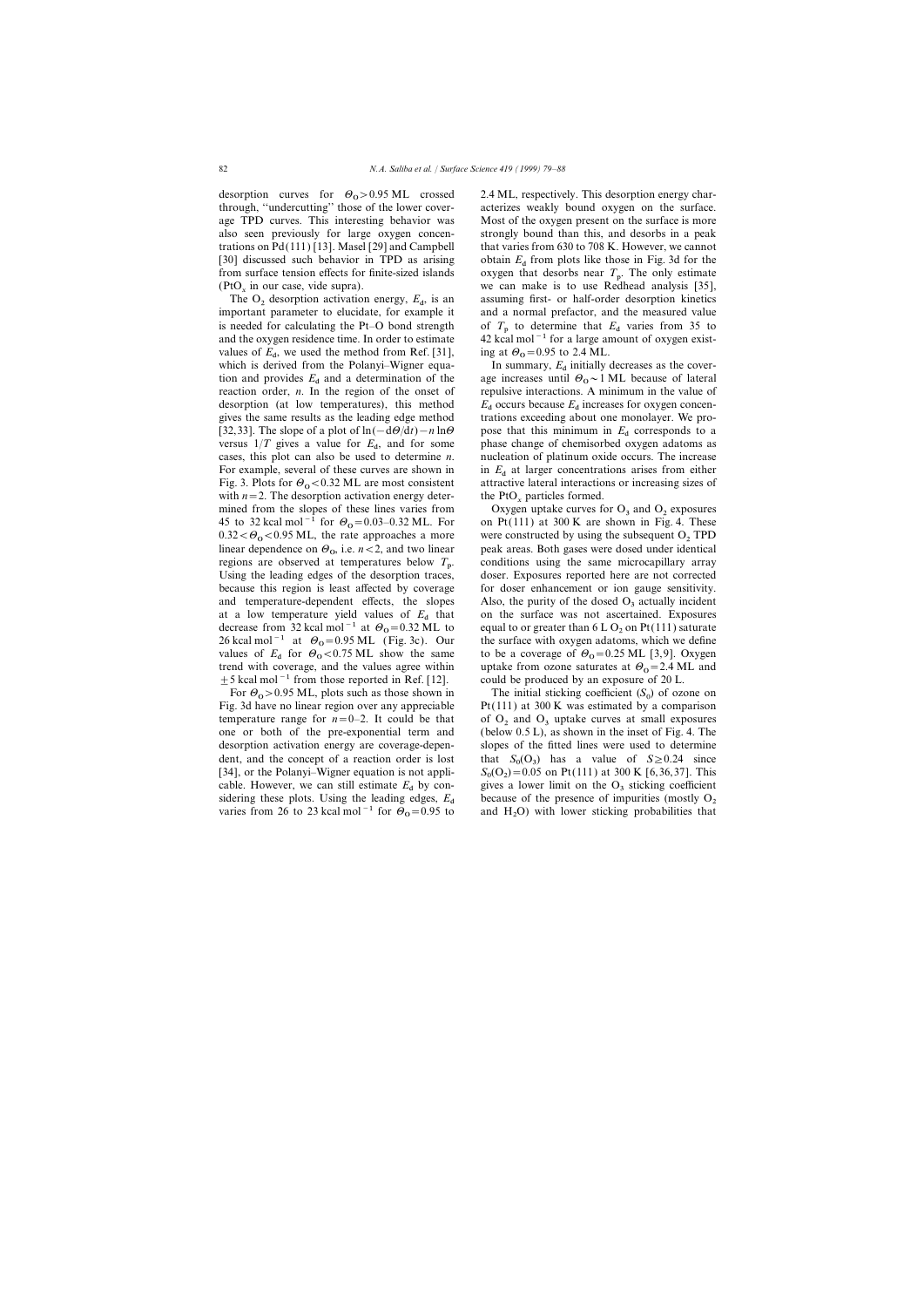

Fig. 3. Arrhenius plots of the O<sub>2</sub> TPD curves for oxygen concentrations of (a) 0.19, (b) 0.54, (c) 0.95 and (d) 2.2 ML using the method of Parker et al. [31]. For the several curves shown here, a straight line was obtained when  $n=2$  for  $\Theta_0 = 0.19$  ML, but for the other coverages shown, no choice of  $n=0-2$  gave linear plots over the entire desorption range.

from  $O_3$  exposures on Pt(111) at 300 K. Fig. 5 Pt(237 eV) signal decreases linearly over the same shows the changes in the AES signals versus the oxygen coverage region. This behavior indicates oxygen coverage determined by  $O_2$  TPD peak that oxidation at 300 K does not lead to oxygen

are generated in the gas handling lines prior to areas. The intensity of the  $O(507 \text{ eV})$  signal  $O_3$  dosing.<br>AES was also used to follow oxygen uptake concentration of 2.4 ML. Concomitantly, the concentration of 2.4 ML. Concomitantly, the oxygen coverage region. This behavior indicates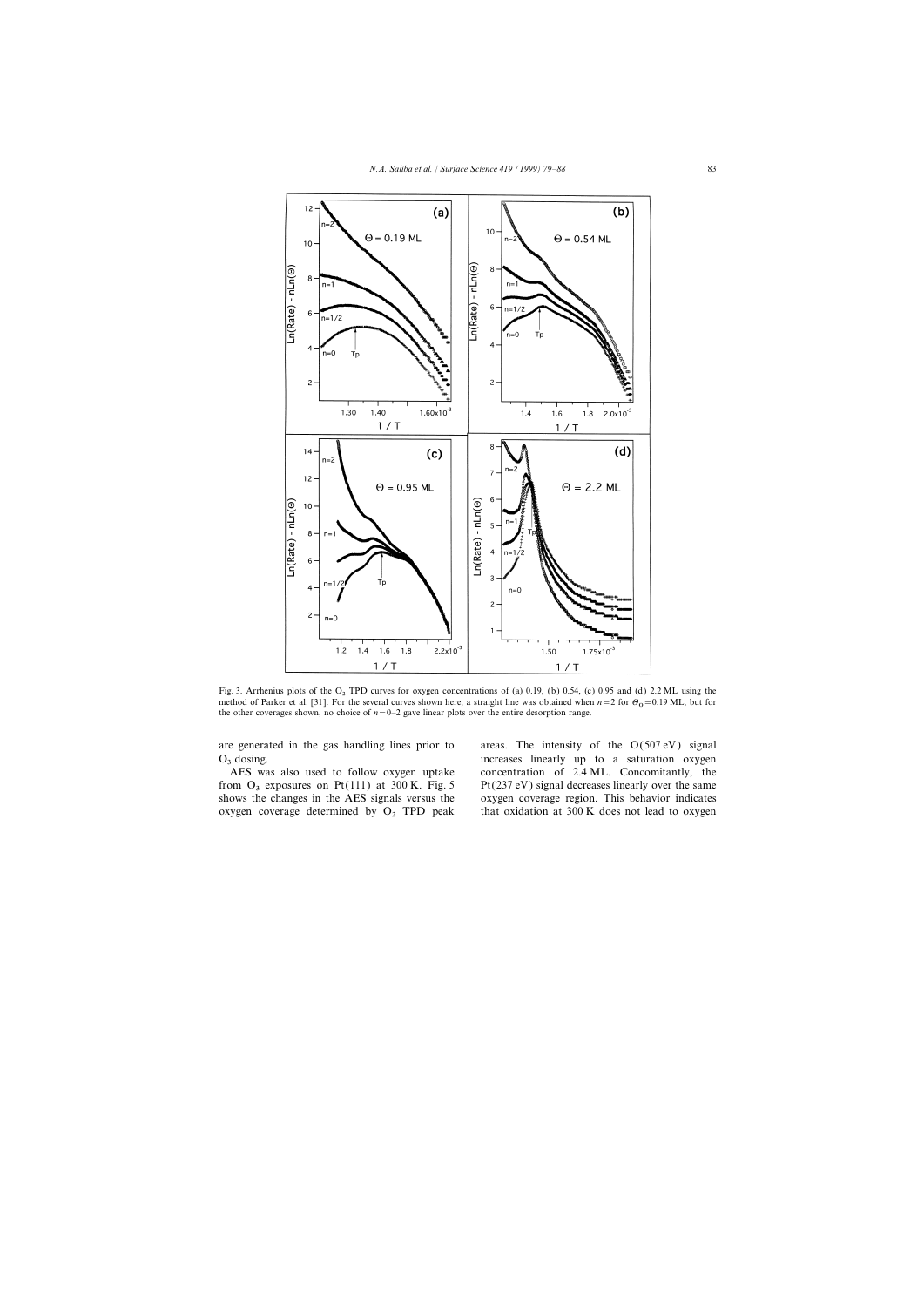



Fig. 5. AES intensities and the O (507)/Pt (237) AES ratio are shown as a function of oxygen coverage,  $\Theta_0$ , as determined by<br>O. TPD usels agency. The world of assumption LEED magnus O<sub>2</sub> TPD peak areas. The result of concurrent LEED measurements are shown along the top bar.

dissolving deep into the bulk. The top of Fig. 5 provides a characterization of the surface order by Fig. 6. AES spectra for increasing  $O_3$  exposures on Pt(111) at LEED during oxygen uptake. A sharp (2×2) 300 K. Shifts of the Pt and O AES peaks indicate changes in LEED pattern was observed after  $O_3$  exposures chemical state due to oxidation.

that produced  $\Theta_0 = 0.19 - 0.32$  ML.  $\Theta_2$  exposures on Pt(111) at 300 K also gave a sharp  $(2 \times 2)$ LEED pattern at  $\Theta_0 = 0.25$  ML. For  $\Theta_0 < 0.19$ <br>ML and for 0.22 < 0.10 ML a (1.1.1) pattern ML and for  $0.32 < \Theta_0 < 1.2$  ML, a  $(1 \times 1)$  pattern<br>west subjected. Following  $\Omega$ , expecting forming was exhibited. Following  $O<sub>3</sub>$  exposures forming  $\Theta_{\text{O}} > 1.0 \text{ ML}$ , the (1×1) LEED pattern disap-<br>neare We assume this disappening of the surface pears. We ascribe this disordering of the surface Pt atoms to incorporated subsurface oxygen or the nucleation of platinum oxide particles (vide infra).

Fig. 6 shows that the Pt and O AES peaks shift during oxygen uptake. The kinetic energy for the Pt(NNO) transition shifts gradually lower by 0.8 eV with increasing oxygen coverage, implying that Pt oxidation is taking place at room temper-Fig. 4. Oxygen uptake curves comparing the efficiency of  $O_3$  at ure at high oxygen coverages. Also, the O (KVV) peak shifts up by 1.6 eV, and the Auger lineshape for oxygen accumulation from  $O_3$  and  $O_2$  at low expos changes, consistent with a change in the chemical

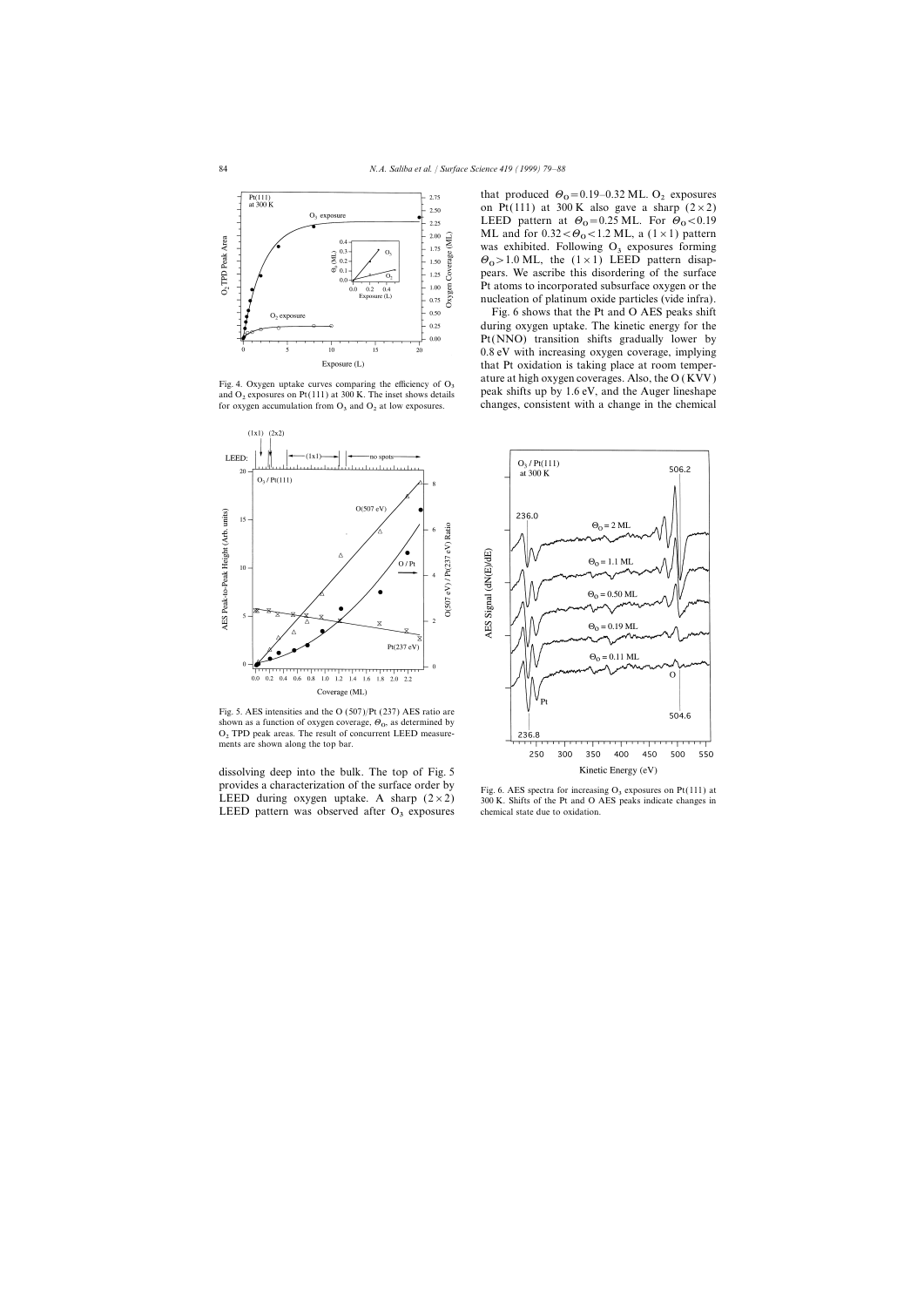state of oxygen at high coverages. The O ( KVV ) **4. Discussion** lineshape from an oxidized surface  $(\theta_0 = 1.8 \text{ ML})$ is shown more clearly in Fig. 7. The main features  $Ozone (O<sub>3</sub>)$  is a strong oxidant that can be used<br>of the  $dN(E)/dE$  curves, including maxima, to reach high "effective"  $O<sub>2</sub>$  pressures under UHV minima, zero-level crossings, and inflection points are marked from (1) to (15). In this spectrum,  $D_1$  Adsorption of ozone on Pt(111) at 300 K effi-<br>=  $E(9) - E(12)$ ,  $D_2 = E(7) - E(12)$ ,  $D_3 = E(2) - E$  ciently leads to an oxygen-covered surface, with a<br>(12) and  $D = E(14) - E(13)$ (12) and  $D_4 = E(14) - E(12)$  were calculated to be  $-12.9, -19.0, -33.1$  and 10.9 eV, respectively.<br>These values are close to those reported for many bulk oxides [38]. In addition, the presence of readily be formed, a chemisorbed oxygen adlayer feature (5) assigned to the bulk plasmon on the tor  $\theta_0 \le 1$  ML and PtO<sub>x</sub> particles at high concen-<br><sup>1</sup>D transition is also characteristic of oxides [38]. Tor oxygen coverages below 1.2 ML, this latter Previously, Park sures on Pt(111) at 400 K to produce feature was not seen, and the values of *<sup>D</sup>*<sup>1</sup> feature was not seen, and the values of  $D_1 - D_4$ 



Fig. 7. O (KVV) inteshape for  $U_0 = 1.6$  ML on Pt(111). The and also to the decomposition of PtO<sub>x</sub> that we lineshape used to derive chemical state information, specifically observed at 708 K. the presence of oxidic oxygen. Rh is also more easily oxidized than Pt, and

to reach high "effective" O<sub>2</sub> pressures under UHV conditions and oxidize noble metal surfaces. sticking coefficient, *S*, at zero coverage of  $S_0 \ge 0.24$  and high values of S for  $\Theta_0 > 1$  ML. We propose that two chemical states of oxygen can for  $\Theta_0 \le 1$  ML and PtO<sub>x</sub> particles at high concen-Previously, Parker et al. [12] utilized  $NO<sub>2</sub>$  expo- $\theta_0$  = 0.75 ML. Under these conditions, no molecular chemisorbed oxygen was formed, no ''oxidic'' oxygen was observed, and only chemisorbed oxygen was formed. The presence of multiple peaks in the resultant  $O<sub>2</sub>$  desorption in TPD was interpreted as arising from a combination of decreases in the Pt–O bond strength and increases in the barrier to dissociative chemisorption of  $O_2$  on Pt(111).

The results herein can be compared to analogous studies on  $Pd(111)$  [39]. Pd is much more easily oxidized than Pt, and extensive oxidation can be achieved in UHV by exposing  $NO<sub>2</sub>$  onto the Pd(111) surface at 530 K [39]. Chemisorbed oxygen is formed on  $Pd(111)$  at low  $NO<sub>2</sub>$  exposures, but an oxide forms at or near the surface at high oxygen concentrations  $(\Theta_0 > 1 \text{ ML})$ . The con-<br>contration of guysen on  $R_0(111)$  generated in centration of oxygen on Pd(111) reported in Ref. [39] as  $\theta_0 = 1.4$  ML should be corrected to  $\theta_0 = 1$ . When  $\Theta_0 = 1$  ML due to an error in Ref. [39]. When<br>express is deed an Ref. (111) at 110 K, a seturation oxygen is dosed on Pd(111) at 110 K, a saturation coverage of  $\Theta_0 = 0.17$  ML is obtained instead of  $\Theta_{\text{o}} = 0.25 \text{ ML}$ . The  $\Theta_{2}$  TPD spectra that we observed over the entire oxygen coverage range on Pt(111) was qualitatively like that previously reported on Pd(111). The sharp  $O_2$  TPD peak (30 K FWHM) at 715 K was given as characteristic of the decomposition of  $PdO_x$  upon heating in UHV [39]. This peak temperature was similar to that for the decomposition of PdO in UHV Fig. 7. O (KVV) lineshape for  $\theta_0 = 1.8$  ML on Pt(111). The between 720 and 820 K reported by Peuckert [22] and also to the decomposition of PtO<sub>x</sub> that we are the decomposition of PtO<sub>x</sub> that we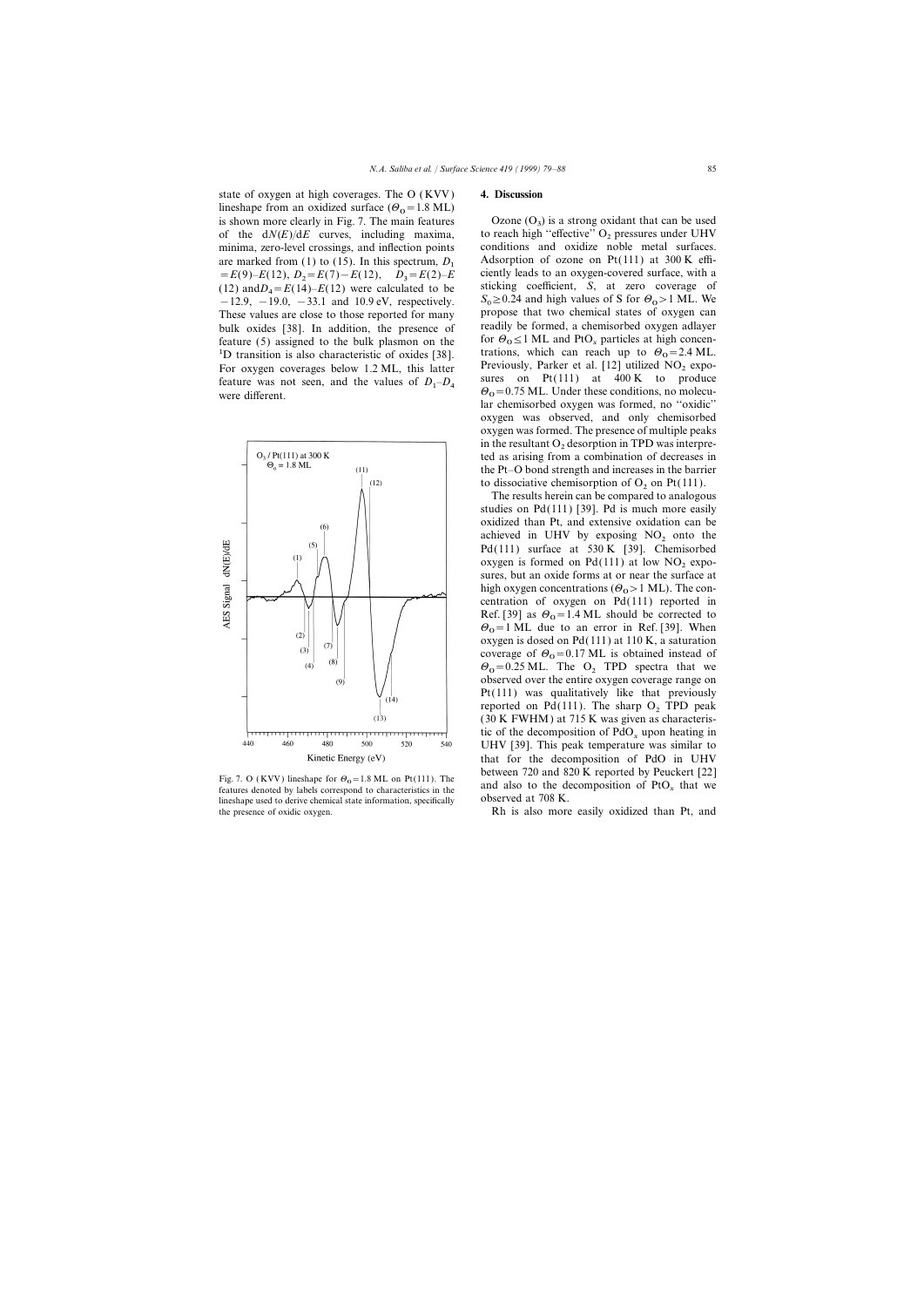oxidation of  $Rh(111)$  using  $NO_2$ , NO, and  $O_2$  in peaks with increasing oxygen coverage and narrow  $O_2$  TPD peaks for decomposition of  $Rh_2O_3$  [44] was observed.

curves after exposing ozone to the  $Pt(100)$  surface at 300 K [25]. TPD for  $\Theta_0 < 0.85$  ML showed peak at  $566 \text{ K}$  that shifted to higher temperatures formation of PtO<sub>x</sub> by utilizing XPS. Interestingly, the decomposition temperature of PtO<sub>x</sub> from the Pt(111) surface (708 K) is higher than that on the Pt(100) surface (660 K). This difference could be size with extent of oxidation would affect the due to either a thermodynamic or a kinetic effect, thermal stability of these clusters probed by  $O_2$  and this is discussed elsewhere. TPD. The sizes of platinum oxides particles might

 $NO<sub>2</sub>$ , and is capable of oxidizing one of the noblest influence of particle size on vapor pressure in  $\epsilon$ <sub>0</sub> il mately  $\Lambda$ <sub>1</sub> [24]. Expressive a f approximately  $\epsilon$ <sub>0</sub>  $\epsilon$ <sub>0</sub>  $\epsilon$ <sub>0</sub>  $\epsilon$ <sub>0</sub>  $\epsilon$ <sub>0</sub>  $\epsilon$ <sub>0</sub>  $\epsilon$ <sub></sub> oxygen with  $\Theta_0 = 1.2$  ML. Oxygen adsorption at pared to the bulk material,  $P_r$ <br>this high equation disorders the Au(111) surface the Velvin equation [45]. this high coverage disorders the Au(111) surface the Kelvin equation [45]: probably due to incorporation of oxygen into the *P<sub>r</sub>*/ $P_{\text{bulk}} = \exp[(2\gamma_{\text{v/m}}M)/(\rho rRT)]$ , (1) surface layer. On Au(111), O<sub>2</sub> TPD curves could *P<sub>r</sub>*/ $P_{\text{bulk}} = \exp[(2\gamma_{\text{v/m}}M)/(\rho rRT)]$ , (1) was observed as in the cases of  $Pt(111)$ ,  $Pd(111)$ , and Rh(111). The apparent first-order  $O_2$  desorp-<br>tion kinetics on Au(111) was explained by the assume that the  $O_2$  TPD curve for an oxygen

present at such high coverages of oxygen adatoms molecular weight of 227.08 g [46], and that the on metal surfaces and under conditions where surface tension is 600 ergs cm−2, which is that of oxide particles are formed causes strong effects in Ag<sub>2</sub>O [47] (since that of PtO<sub>2</sub> is not available), the O<sub>2</sub> thermal desorption profiles. Masel [29] Eq. (1) gives a radius for the oxide particles of the  $O_2$  thermal desorption profiles. Masel [29] showed with simulation studies that multiple peaks can arise in TPD spectra when repulsive interactions between nearest-neighbors occur. Also, sidering the desorption energetics. Assuming that attractive interactions can lead to the type of we have the same prefactor for desorption, undercutting in the leading edges of peaks in TPD spectra that we observed because of clustering of

the adsorbates into small particles which stabilize them on the surface. As a result, the desorption UHV [40–43] and high pressures of  $O_2$  [44] has them on the surface. As a result, the desorption been investigated. Undercutting of the  $O_2$  TPD temperature increases, and the desorption rate been investigated. Undercutting of the  $O_2$  TPD temperature increases, and the desorption rate peaks with increasing oxygen coverage and narrow decreases at a given temperature, as the coverage increases. Such narrow TPD profiles and undercutting behavior have also been referred to as "surface" Recently, we have observed similar  $O_2$  TPD explosions" by many authors. In our work, the rves after exposing ozone to the Pt(100) surface transition from repulsive to attractive lateral interactions is accompanied by a profound change in multiple  $O_2$  desorption peaks at 567, 632, 664 and the TPD spectra with oxygen coverage at about 687 K, and for higher coverages showed a sharp  $\Theta_0 = 1.2$  ML. This coverage evidently corresponds peak at 566 K that shifted to higher temperatures to a change in the competition between oxygen  $\theta$ <sub>0</sub> = 1.2 ML. This coverage evidently corresponds (660 K) with increasing concentrations. The sharp diffusion into the subsurface region,  $O_2$  desorption,  $O_2$  desorption peaks were shown to arise from the and nucleation of PtO<sub>x</sub> particles at or near the and nucleation of  $PtO_x$  particles at or near the surface.

If small nanoclusters of  $P_1O_x$  particles are indeed formed, one might expect that changes in cluster Ozone is a much stronger oxidizing agent than even be crudely estimated based on the well-known of all metals: Au [24]. Exposures of ozone on the liquid–vapor equilibria. The ratio of vapor pres-Au(111) surface at 300 K produced chemisorbed sure for small spherical particles of radius *r* compared to the bulk material,  $P_r/P_{bulk}$ , is given by

$$
P_r/P_{\text{bulk}} = \exp[(2\gamma_{\text{v/m}}M)/(\rho rRT)],\tag{1}
$$

be described by first-order desorption kinetics, and where *R* is the gas constant, *M* is the molecular no "undercutting" of the  $O_2$  peak leading edges weight,  $\rho$  is the density of the condensed phase,  $T$ is the temperature and  $\gamma_{\rm v/m}$  is the surface tension tion kinetics on Au(111) was explained by the assume that the  $O_2$  TPD curve for an oxygen presence of a rate-limiting step other than recombi-<br>coverage of 2.4 ML (Fig. 2) represents desorption coverage of  $2.4$  ML (Fig. 2) represents desorption nation of two O adatoms, which we attributed to from large, bulk-like oxide particles. The vapor the conversion of an oxidic AuO<sub>x</sub> species to chemi-<br>  $\frac{f_{A} A V}{f_{A} B}$  for  $\theta_{0} = 1.2$  ML taken at  $\frac{f_{A} A V}{f_{A} B}$  is sound to  $\frac{f_{A} O}{f_{A}}$  asymptotic that PtO sorbed oxygen.<br>The type of lateral interactions undoubtedly formed with a density of 10.2 g cm<sup>-3</sup> [46] and a formed with a density of 10.2 g cm<sup>-3</sup> [46] and a Ag<sub>2</sub>O [47] (since that of  $P<sub>t</sub>O<sub>2</sub>$  is not available), approximately 35 Å for  $\Theta_0 = 1.2$  ML. We can check whether this estimate is reasonable by con- $E_{\text{des,r}} - E_{\text{des,bulk}}$  is equal to  $-RT \ln(P_r/P_{\text{bulk}})$  or spectra that we observed because of clustering of  $-(2\gamma_{\text{v/m}}M)/(\rho r)$ . This gives  $E_{\text{des,r}}-E_{\text{des,bulk}}=$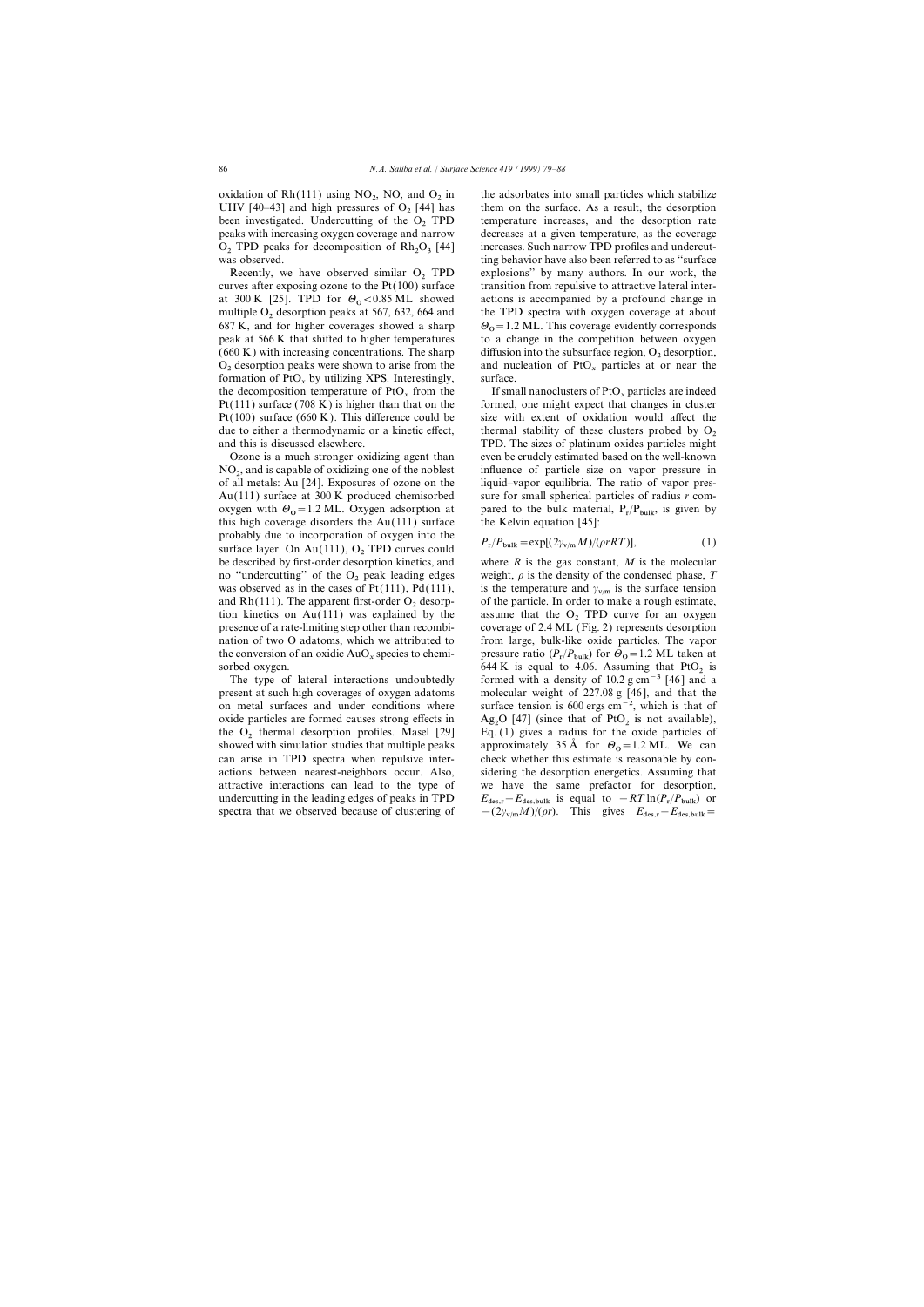$-2$  kcal mol<sup>-1</sup>, which can be compared to mol<sup>-1</sup> at  $\theta_0$ <br>-3 kcal mol<sup>-1</sup> calculated by the leading edge  $\theta_0 = 2.4$  ML.  $-3$  kcal mol<sup>-1</sup> calculated by the leading edge analysis or  $-2$  kcal mol<sup>-1</sup> calculated by Redhead analysis. Hence, the particle size of  $35 \text{ Å}$  for  $\theta_0$ =1.2 ML may be a reasonable estimate, even  $\mathcal{O}_0 = 1.2$  ML may be a reasonable estimate, even **Acknowledgements** though there are limitations to the application of the Kelvin equation for small particles [48], and<br>bonding interactions between the PtO<sub>x</sub> and Pt<br>metal atoms modify surface free energies.<br>In summary, we propose the following model<br>In summary, we propose the following mo

for describing the chemical nature of the oxygen formed by  $O_3$  exposure on Pt(111) at 300 K. For  $\Theta_0 < 1$  ML, oxygen adatoms are formed. Complex, **References** multiple-peak  $O_2$  TPD spectra result because of strong lateral repulsive interactions within this Example From a repulsive interactions within this strong lateral repulsive interactions within this energy of  $\alpha$  and  $\beta$  in the Chemical Physics of Solid Surfaces and Heterogeneous Catalysis, Vol. 4, Elsevier, Amsterda particles grow in size at or near the surface until Chemical Physics of Solid Surfaces and Heterogeneous concentration of  $\theta_{0} = 2.4 \text{ ML}$  is Catalysis, Vol. 4, Elsevier, Amsterdam, 1982, Ch. 2. an oxygen concentration of  $\Theta_0 = 2.4 \text{ ML}$  is Catalysis, Vol. 4, Elsevier, Amsterdam, 1982, Ch. 2.  $\text{Q}$ reached. At this point, the  $O_3$  dissociative adsorp-<br>tion rate constant decreases to a negligible value. (1980) 587.<br>(1980) 587.

High concentrations of surface oxygen can be [8] P.R. Norton, J.A. Davies, T.E. Jackman, Surf. Sci. 122 readily achieved on the Pt(111) surface at  $300 \text{ K}$  (1982) L593. in UHV via exposures of ozone  $(O_3)$ . Oxygen [9] D. Neuhaus, F. Joo, B. Feuerbacher, Phys. Rev. Lett. 58 in UHV via exposures of ozone (O<sub>3</sub>). Oxygen [9] D. Neuhaus, F. Joo, B. Feuerbacher, Phys. Rev. Lett. 58 coverages as high as 2.4 ML were reached forming (1987) 694.<br>
a disordered oxidic film at 300 K. For Stensgaard, Surf. Sci. 220 (1989) L701.  $\Theta_0 \le 1$  ML, chemisorbed oxygen adatoms are [11] M.E. Bartram, R.G. Windham, B.E. Koel, Surf. Sci. 184 formed. Higher oxygen concentrations nucleate (1987) 57.<br>
small particles of PtO at or near the surface O<sub>2</sub> [12] D.H. Parker, M.E. Bartram, B.E. Koel, Surf. Sci. 217 small particles of PtO<sub>x</sub> at or near the surface. O<sub>2</sub> [12] D.H. Parker, M.E. Bartram, B.E. Koel, Surf. Sci. 217<br>thermal desorption for coverages of  $\Theta_0 < 1$  ML <sup>(1989) 489.</sup><br>this strengly to a lower temperature with TPD entimal description for coverages of  $\sigma_0$  <br/>s Find [13] G. Tremiliosi-Filho, G. Jerkiewicz, B.E. Conway, Lang-<br>peaks decreasing from 814 to 558 K with increas-<br>[14] B.E. Conway, G. Jerkiewicz, J. Electroanalyt. Chem. ing  $\Theta_0$  because of repulsive lateral interactions (1992) 123.<br>
that weaken the Pt-O bond. The activation energy [15] R.J. Berry, Surf. Sci. 76 (1978) 415. that weaken the Pt–O bond. The activation energy [15] R.J. Berry, Surf. Sci. 76 (1978) 415.<br>
of O description E decreases from 45 koal [16] C.G. Vayenas, J.N. Michaels, Surf. Sci. 120 (1982) L405. of  $O_2$  desorption,  $E_d$ , decreases from 45 kcal  $[16]$  C.G. Vayenas, J.N. Michaels, Surf. Sci. 120 (1982) L405. of  $[17]$  H. Neff, S. Henkel, E. Hartmannsgruber, E. Steinbeiss, W. mol<sup>-1</sup> at  $\theta_0$ =0.2 ML to roughly 26 kcal mol<sup>-1</sup> at Hartmanns in Michalke, K.<br>at  $\theta_0$ =1 ML. For  $\theta_0$ =1.2–2.4 ML, the  $\theta_2$  (1996) 7672. at  $\Theta_0 = 1$  ML. For  $\Theta_0 = 1.2$ –2.4 ML, the  $\Theta_2$  (1996) 7672. desorption temperature shifts to a higher temper- [18] W.D. Westwood, C.D. Bennewitz, J. Appl. Phys. 45 ature (from 644 to 708 K) as the oxygen concen-<br>tration increases because of strong attractive lateral [19] M. Salmeron, L. Brewer, G.A. Somorjai, Surf. Sci. 112 tration increases because of strong attractive lateral interactions<br>interactions responsible for growth of  $PtO_x$ <br>particles. The value of  $E_d$  involving  $PtO_x$  decompo-<br>sition increases with coverage from  $\sim$  21 kcal [21 sition increases with coverage from  $\sim$  21 kcal

mol<sup>-1</sup> at  $\Theta_0$ =1.2 ML to ~23 kcal mol<sup>-1</sup> at

- 
- 
- 
- 
- [5] S.K. Shi, J.M. White, R.L. Hance, J. Phys. Chem. 84 (1980) 2441.
- [6] C.T. Campbell, G. Ertl, H. Kuipers, J. Segner, Surf. Sci. 107 (1981) 220. **5. Conclusions**
	- [7] H. Steininger, S. Lehwald, H. Ibach, Surf. Sci. 123
	-
	-
	-
	-
	-
	-
	-
	-
	-
	- Michalke, K. Steenbeck, H.G. Schmidt, J. Appl. Phys. 79
	-
	-
	-
	-